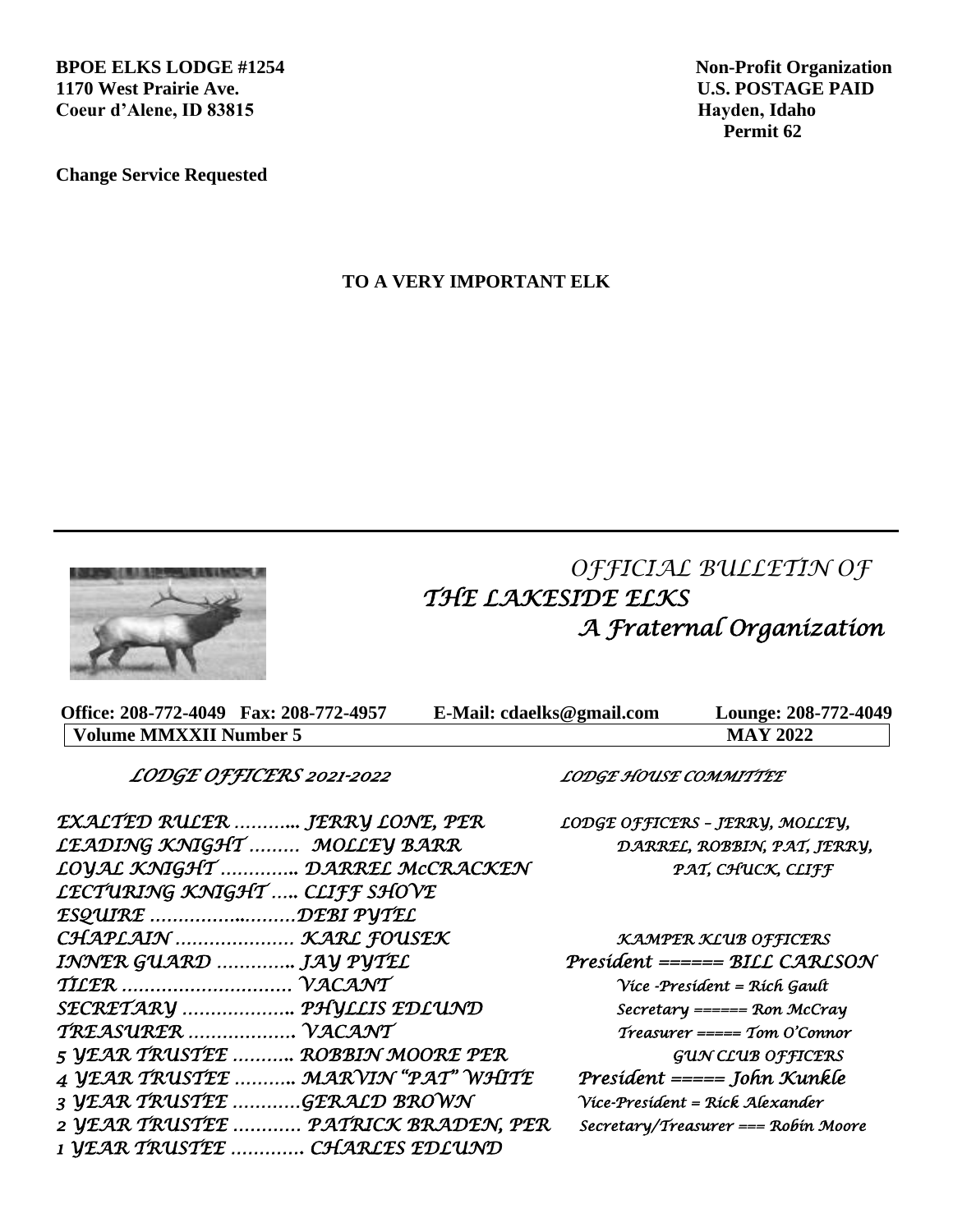#### GREETINGS FROM YOUR NEWLY ELECTED EXALTED RULER:

Greetings from the ER,

As I had indicated in my April section of the Lodge bulletin my slogan is "Stepping Up and Moving Forward" I am calling on all ELKS to embrace this slogan with an honest effort.

The Lodge officers and Board of Directors have made several decisions to upgrade the lounge and the outside barbecue cooking area. New tables and barstools will be replacing the old furniture. There will be rollup doors installed in the outdoor cooking area to help the hamburger cookers during cold weather and to seal the area to ensure our appliances and barbecues will be safe when the Lodge is closed.

There will be a statewide fund drive for the ELKS rehab hospital starting in May, this will be similar to the "Purple Pig Containers" that many of the Lodges have used in the past. This will be a contest between all of the Lodges within the state and the Lodge which brings the most money in will be announced at the summer convention held here in Coeur D' Alene in June. There will be another fund drive sponsored by our gun club and the Marine auxiliary group to purchase life saving first aid kits for all officers and fire department members.

As always volunteers are needed to help with meals as well as the kitchen clean-up at the end of our meal service.

In your service, Jerry Lone, PER, ER

*SCHEDULED MEETINGS LODGE OFFICE BAR/LOUNGE HOURS BOARD MEETINGS Business Hours MON. – THURS. 2:00pm – 8:00pm May 4th and May 18th at 6:15pm Monday Thru Thursday FRIDAY 2:00pm – 10:00pm LODGE MEETINGS 10:30am to 3:00pm SATURDAY 2:00pm – 8:00pm May 4th and May 18th at 7:30pm* Friday Friday SUNDAY 11:00pm – 5:00pm *Always the 1st & 3rd Wednesday of the month 10:30am to 12:00pm* 

\*\*\*\*\*\*\*\*\*\*\*\*\*\*\*\*\*\*\*\*\*\*\*\*\*\*\*\*\*\*\*\*\*\*\*\*\*\*\*\*\*\*\*\*\*\*\*\*\*\*\*\*\*\*\*\*\*\*\*\*\*\*\*\*\*\*\*\*\*\*\*\*\*\*\*\*\*\*\*\*\*\*\*\*\*\*\*\*\*\*





*KAMPER KLUB ===== May 10th at 6:30pm GUN CLUB ======== May 12TH at 4:30pm 208-772-4049 FAX 208-772-4957 PER MTG ========= May 23TH*  $E$ *MAIL cdaelks@gmail.com PLEASE LET THE OFFICE KNOW YOUR NEW ADDRESS OR EMAIL IF YOU ARE A SNOW BIRD, PLEASE LET THE OFFICE KNOW YOU HAVE MOVED BACK* 

THE CRYING TOWEL WILL BE AN ADD-ON MONEY. WE WILL START WITH \$50. IF THE PERSON DRAWN ISN'T AT THE MEETING THE AMOUNT WILL INCREASE BY \$50 EACH MEETING UNTIL THE WINNER IS PRESENT OR THE LIMIT OF \$500 IS REACHED. I WILL PUBLISH IN THE BULLETIN HOW MUCH THE MEETING DRAWING IS EACH MONTH.

CRYING TOWEL

**April 6, 2022 April 20, 2022** *\$500.00 \$50.00*

*Pat Braden Won! Frank Trutton*

*Pat Braden won the \$500, and graciously donated back half to the ENF fund! Drawing restarted on April 20, Frank Trutton was not present.*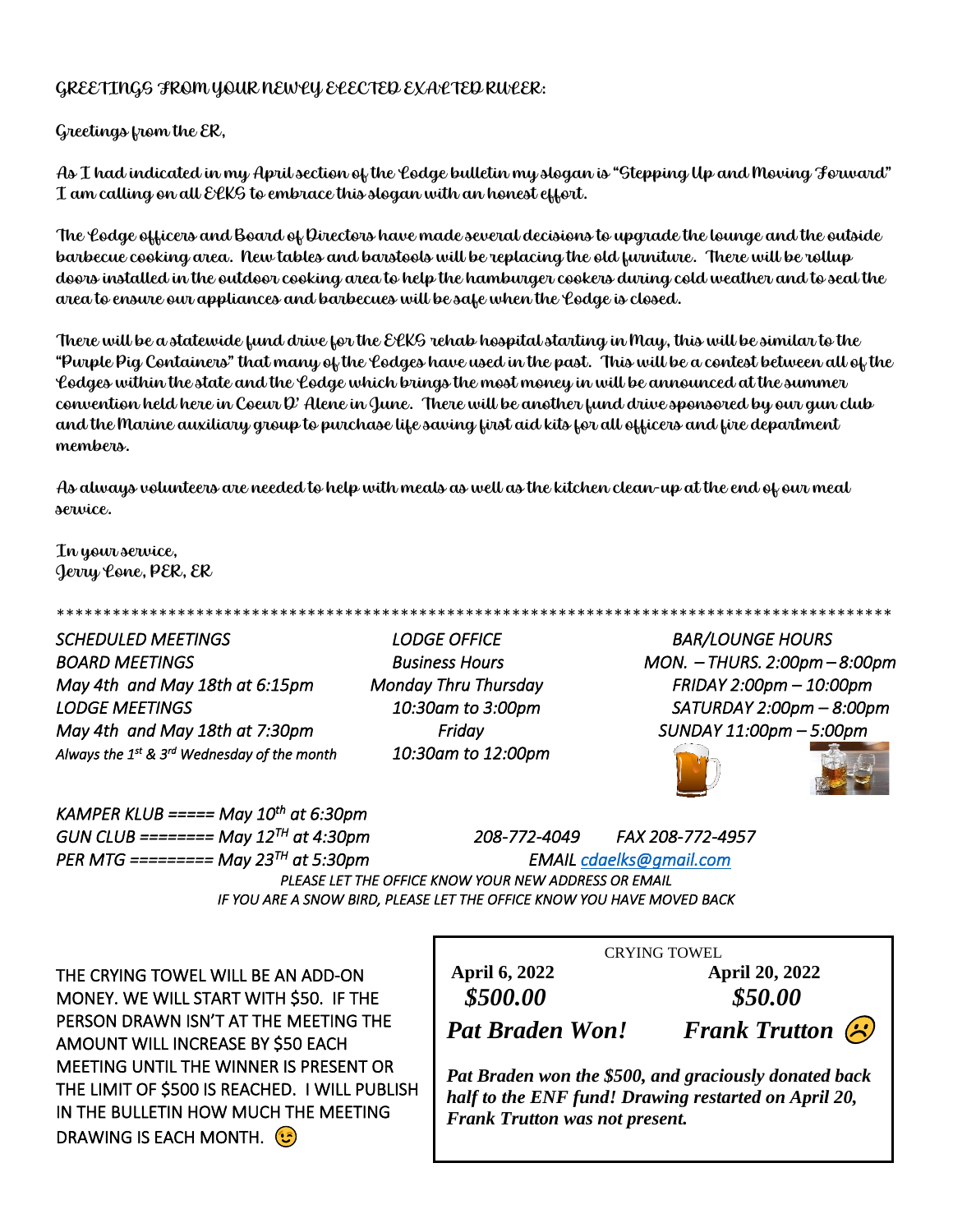#### FROM THE SECRETARY'S DESK

\*\*\*\*\*\*\*\*\*\*\*\*\*\*\*\*\*\*\*\*\*\*\*\*\*\*\*\*\*\*\*\*\*\*\*\*\*\*\*\*\*\*\*\*\*\*\*\*\*\*\*\*\*\*\*\*\*\*\*\*\*\*\*\*\*\*\*\*\*\*\*\*\*\*\*\*\*\*\*\*\*\*\*\*\*\*\*\*\*\*\*\*\*\*\*\*\*\*

At our April 20 Lodge meeting we had the pleasure of initiating six new members into our Lodge family. In the front row, pictured from left to right are Thomas Ousley, Jill Robillard, Everest Robillard, Charles Wendell, Michael Felton and Thomas Walsh. In the back row, from left to right are Esquire Debi Pytel, Esteemed Leading Knight Molley Barr and Exalted Ruler Jerry Lone.

We sincerely hope you enjoy your Lodge and we anticipate seeing you at our many functions. We always need volunteers to assist with meals and activities and we look forward to your participation. Without our many volunteers we would not be able to do as much for our members or the community as we are able to do now. Please contact any of our board members to let us know your preferences.

Fraternally yours,

*Phyllis Edlund Lodge Secretary* 

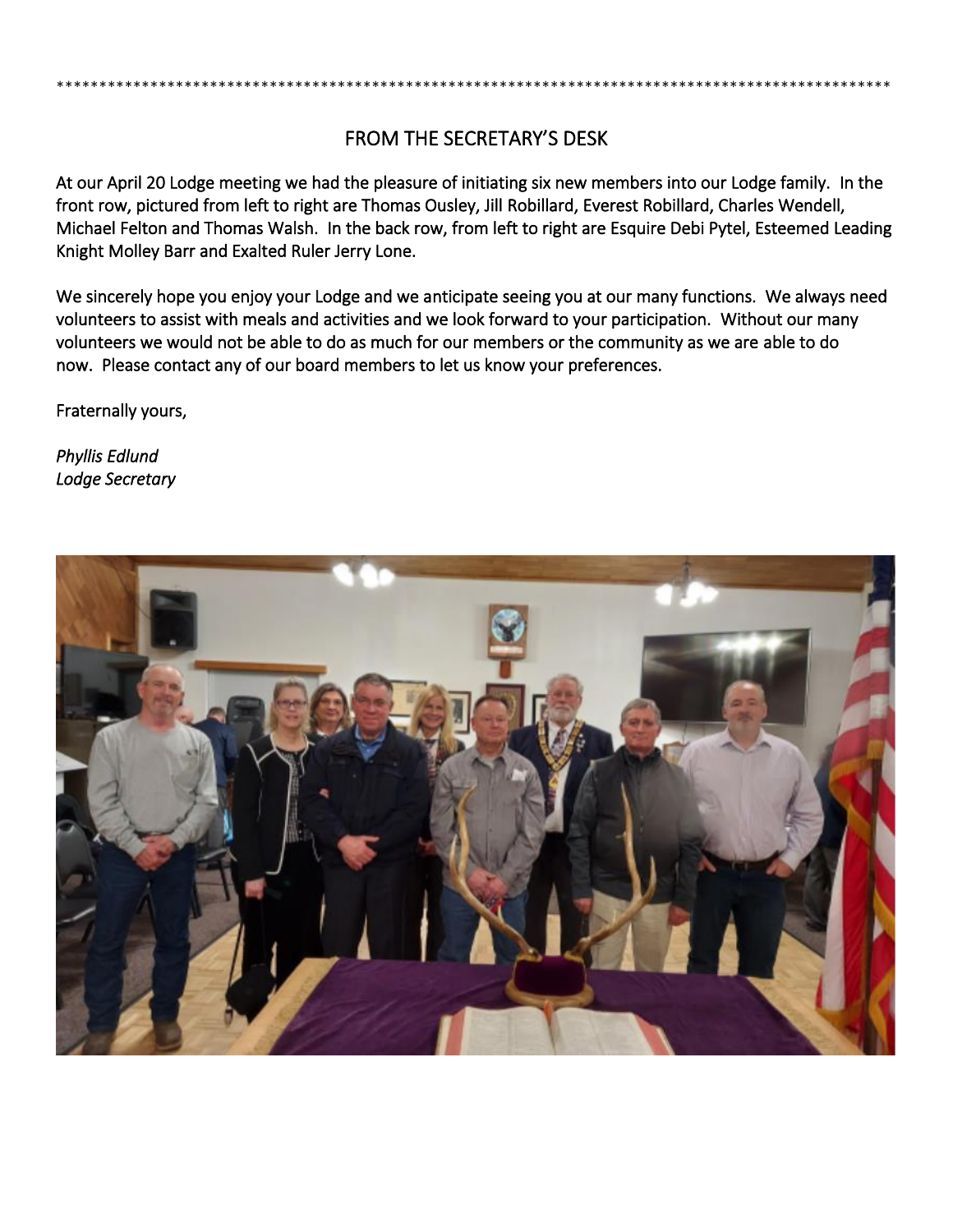\*\*\*\*\*\*\*\*\*\*\*\*\*\*\*\*\*\*\*\*\*\*\*\*\*\*\*\*\*\*\*\*\*\*\*

**APRIL DINNERS AND EVENTS** APRIL 27 == WINE-O == 5:30 PM  $$10$  COME JOIN IN ON THE FUN! APRIL 29  $==$  AROUND THE WORLD POTLUCK CONTEST  $==$  6:00PM; \$5

#### **MAY DINNERS AND EVENTS**

EVERY TUESDAY == HAMBURGERS OR CHEESEBURGERS == 5:00PM;  $$7 - $9$ ; stop by and try your hand at find the elk

MAY  $5 =$   $=$  CINCO DE MAYO TACO BAR  $=$   $=$  6:00 PM; \$7 MAY 6  $==$  POTATO BAR  $==$  6:00PM;  $$7 +$  KARAOKE WITH CLIFF! MAY 8  $==$  MOTHER'S DAY BRUNCH  $== 11:OO$  AM; \$8 MAY 12 ==  $\text{PIZZA/ SALAD}$  == 5:00PM; \$7 MAY 13  $==$  ITALIAN DINNER  $==$  6:00PM; \$12 MAY 19  $==$  PIZZA/SALAD  $==$  5:00PM; \$7 MAY 20 == CHILI VERDE ==  $6:00$ PM  $$12 + KARAOKE$  WITH CLIFF! MAY 27 == HOTDOGS AND BRATS == 6:00 PM  $$12$  COME JOIN IN ON THE FUN!

#### *HAPPY BIRTHDAY - ENJOY A DRINK ON THE LODGE May 2022*

- May 01-- Ronald Barto, Kathy Dempsey, Sandra Sawyer
- May 03--- Rose Carlson
- May 04-- Phyllis Crenshaw, Janet Pedersen
- May 05-- James White
- May 06-- Donald Mason, Richard Richerson, Thomas Seeley
- May 08-- Ron Barnett
- May 09-- Jacque Norman, Murray Robitaille, James Welch
- May 10-- James Johnson, Norval Pennington, Randy Rolphe
- May 11-- John Jack McMahon, Phillip Morgan, George Silva, Rudolph Wasson
- May 12-- Thomas Sudol
- May 13-- Thomas Ousley, John Taylor
- May 14-- John Broadsword, Leland McFarland
- May 15-- Joe Brunansky
- May 16-- E Osterman
- May 17-- Leslie Cavanah, Bradley Brad Finney
- May 18-- Timothy Heggem, Mary Noble
- May 19-- Claire Morrison
- May 24-- Larry Bledsoe, Wendy Phillips
- May 25-- Nicole Cosman
- May 26-- Paul Anders, Holly Gleaves, Fairel Wideen
- May 27-- James Bloxam, Van Larson, Jay Pytel
- May 28-- Vaughn Best, Judy Padilla
- May 29-- Patrick Braden, Michael Kostur, D J Lundblad
- May 30-- Molley Barr, Paul Barrett, Charles Wideen
- May 31-- Jim Aucutt, Bruce Dubke, Gene Lutz, Judith Sanders-Wood



| MEMBERS OF BPOE #1254                  |                                    |  |  |  |  |  |  |
|----------------------------------------|------------------------------------|--|--|--|--|--|--|
|                                        | This coupon is worth one free well |  |  |  |  |  |  |
| drink of your choice for members only, |                                    |  |  |  |  |  |  |
| during the month of your birthday.     |                                    |  |  |  |  |  |  |

BIRTHDAY\_\_\_\_/\_\_\_\_/\_\_\_\_

Your Signature \_\_\_\_\_\_\_\_\_\_\_\_\_\_\_\_\_\_\_\_\_\_\_\_\_\_\_\_\_\_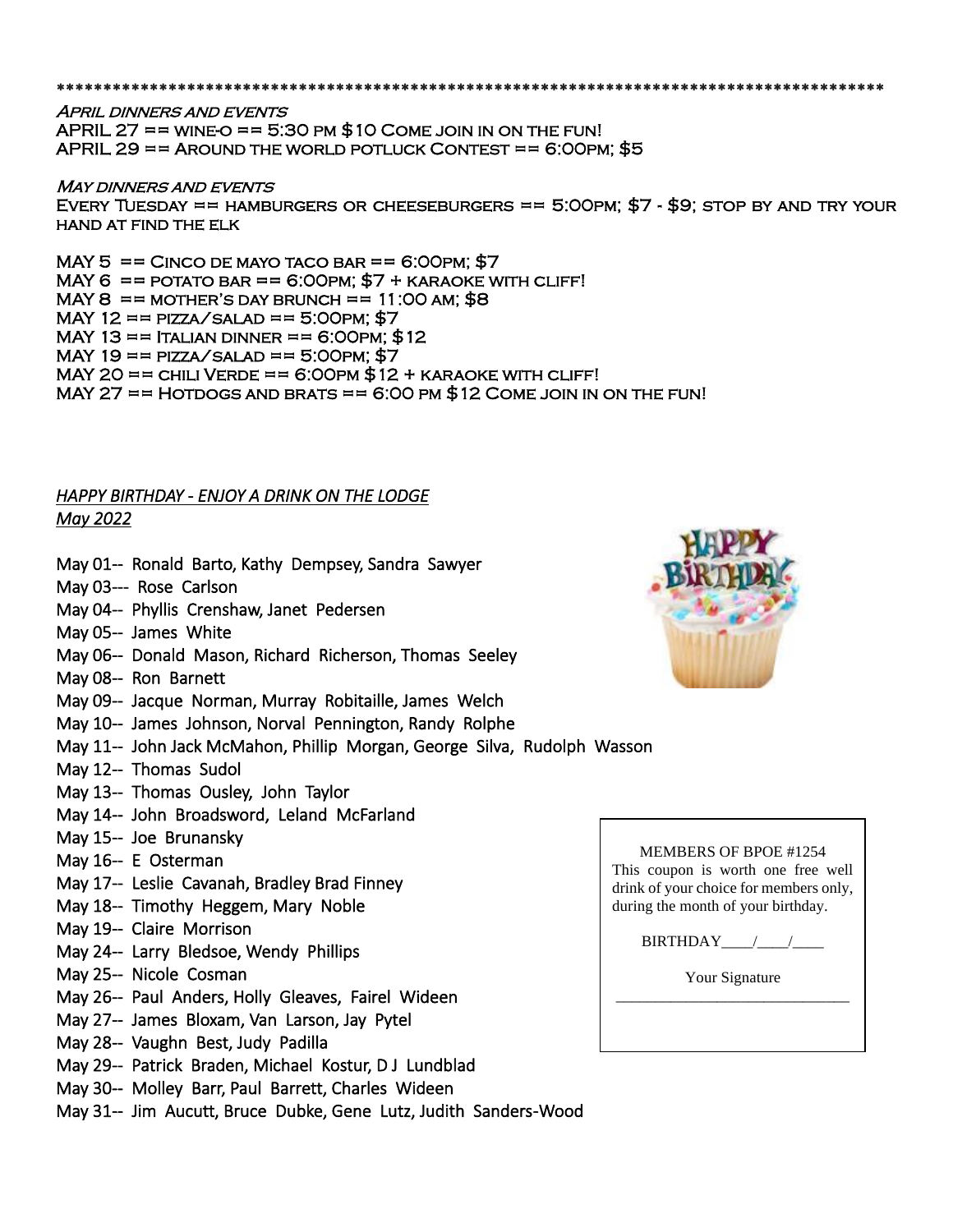#### **Camper Club News**

In April we held our monthly meeting on April 12<sup>th</sup>. We scheduled a work/clean up day for the RV Park at the Lodge held on April 14<sup>th</sup>.

On April 18<sup>th</sup> nine rigs went to our monthly campout to Granite Lake Premier RV Resort in Clarkston, Washington. It is an extremely nice resort. Members enjoyed daily walks, card playing, a wine tasting adventure, a shooting range adventure, daily social hours and a delightful potluck dinner. On our last night, we enjoyed a delicious dinner at the Roosters Restaurant in Clarkston.

In May our monthly meeting will be held on May 10 at 6:30pm at the Lodge. We always welcome visitors and potential members to attend. Our montly trip will be May 15-18 to Clearwater Crossings RV Park in Orofino Idaho. We are currently looking for activities in the area. For further information please contact Bill Carlson 509-994-4333.

Glenda Duggan Sunshine Girl



Don't forget to follow us on Facebook and stay up to date on all the fun:

@cdaelkslodge or search us "Elks Lodge #1254"



#### 

Hi Everyone,

The PER's met on April 11th. We held a booze raffle during the ER awards on Friday April 15<sup>th</sup> which raised over \$100. We are looking to do more of this in the future.

The next PER meeting will be Monday, May 23, 2022.

Robin Moore **PER President**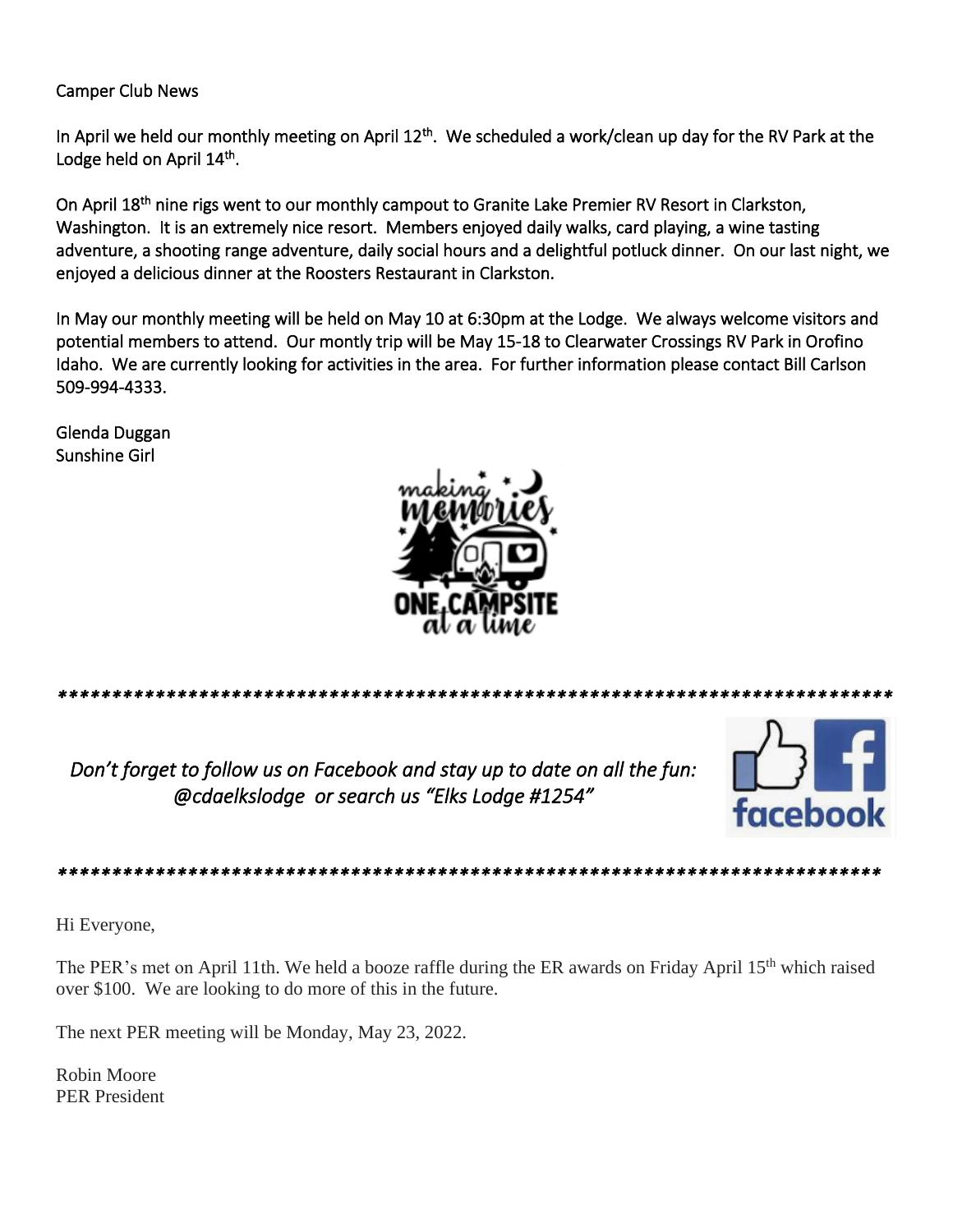

*Elks love to support our military and veterans.* 

*We have added our flag to honor our veterans along with the police and fire flags. Our memorial piece is really coming along nicely! Be sure to check it out in front of the Lodge!*

#### GUN CLUB NEWS

#### Greetings!

The weather is warming up and we are planning to have a festive club shoot close to Cinco De Mayo! We are looking to work on some sort of match routine and use shooters, hand judges, and have some of the shooters also be hand judges to simulate range commands and run through some announcing and score keeping. It is important to hear and understand range commands and be familiar with what hand judging is really about. We just received a new poster for the club of Range Rules – great reference for us to all check out. As always, we are looking to have a safe shoot for all to enjoy!

Thank you!

Respectfully, Robin Moore Gun Club Secretary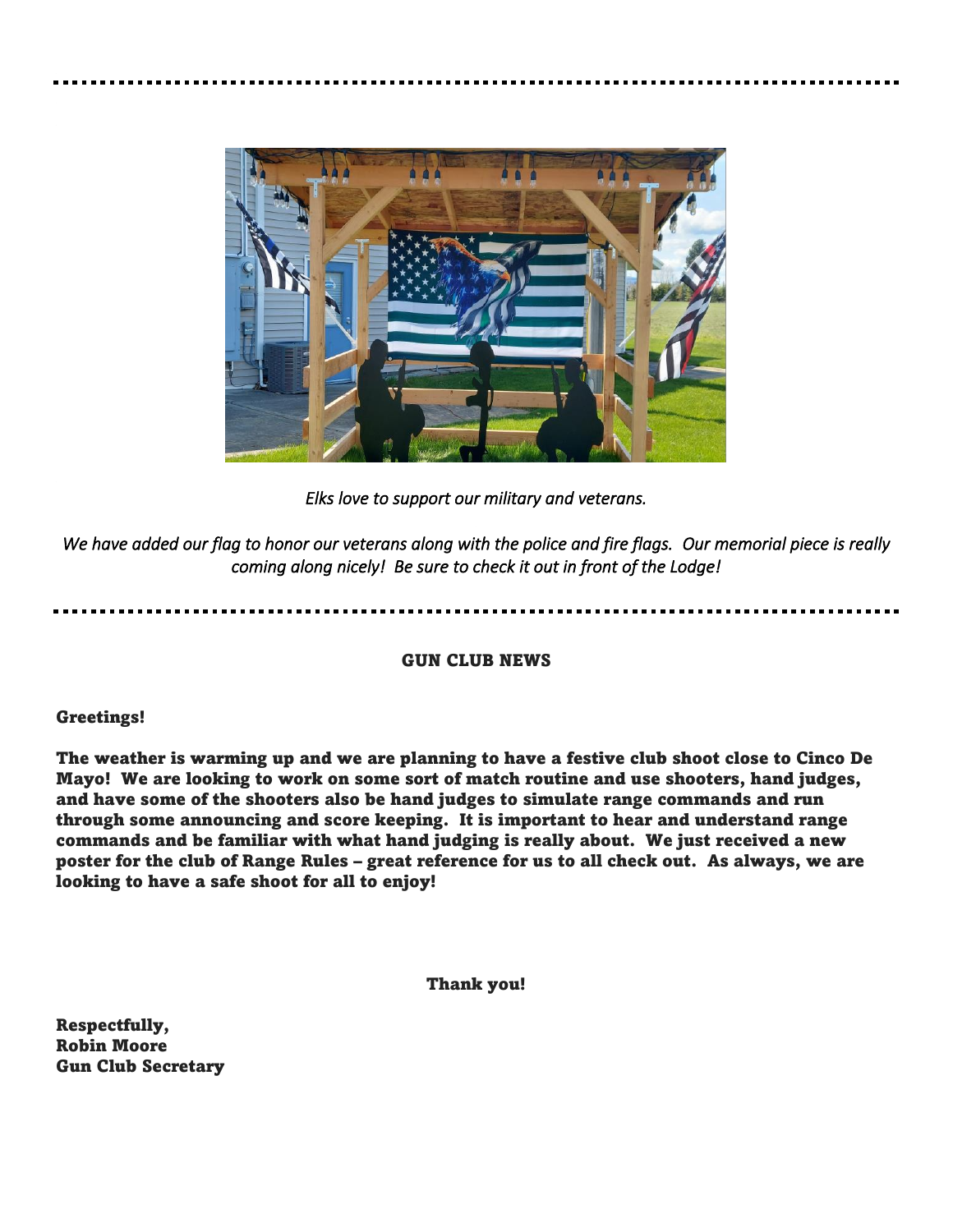## MAY 2022

| cdaelks@gmail.com<br>CDA ELKS 1254<br>772-4049                                                                |                                                                                     |                                                                                                               |                                                                                          |                                                                                                   |                                                                                       |                                                                                                                                    |  |  |
|---------------------------------------------------------------------------------------------------------------|-------------------------------------------------------------------------------------|---------------------------------------------------------------------------------------------------------------|------------------------------------------------------------------------------------------|---------------------------------------------------------------------------------------------------|---------------------------------------------------------------------------------------|------------------------------------------------------------------------------------------------------------------------------------|--|--|
| <b>SUNDAY</b>                                                                                                 | <b>MONDAY</b>                                                                       | <b>TUESDAY</b>                                                                                                | WEDNESDAY                                                                                | <b>THURSDAY</b>                                                                                   | <b>FRIDAY</b>                                                                         | <b>SATURDAY</b>                                                                                                                    |  |  |
| 5/1/2022<br><b>BAR 11-5</b><br><b>BRUNCH</b><br><b>BLOODY</b><br><b>MARYS</b>                                 | 5/2/2022<br>BAR 2:00 - 8:00<br>Card Games-<br>12:00pm                               | 5/3/2022<br>BAR 2:00 - 8:00<br>Hamburgers<br>5:00 PM<br>\$7.00 - \$9.00                                       | 5/4/2022<br>BAR 2:00 - 8:00<br><b>BOARD MTG</b><br>6:15PM<br><b>LODGE MTG</b><br>7:30PM  | 5/5/2022<br>BAR 2:00 - 8:00<br><b>CINCO DE MAYO</b><br><b>TACO BAR</b><br>\$7                     | 5/6/2022<br>BAR 2:00 - 10:00<br>POTATO BAR<br>6:00PM \$7<br><b>KARAOKE</b>            | 5/7/2022<br><b>BAR</b><br>$2:00 - 8:00$<br>\$2 COORS<br><b>LIGHT ALL DAY</b>                                                       |  |  |
| 5/8/2022<br><b>BAR 11-5</b><br><b>MOTHERS</b><br><b>DAY</b><br><b>BRUNCH</b><br><b>BLOODY</b><br><b>MARYS</b> | 5/9/2022<br>BAR 2:00 - 8:00<br>Card Games-<br>12:00pm                               | 5/10/2022<br>BAR 2:00 - 8:00<br>Hamburgers<br>5:00 PM<br>$$7.00 - $9.00$<br><b>CAMPER CLUB</b><br>MTG 6:30 PM | 5/11/2022<br>BAR 2:00 - 8:00<br>3 C's LUNCHEON<br>12:00                                  | 5/12/2022<br>BAR 2:00 - 8:00<br>PIZZA/SALAD<br>5:00PM \$7<br><b>GUN CLUB MTG</b><br>4:30PM        | 5/13/2022<br>BAR 2:00 - 10:00<br>Italian Dinner<br>6:00PM \$12<br><b>ITALIA</b>       | 5/14/2022<br><b>BAR</b><br>$2:00 - 8:00$<br>Department of<br>Corrections<br>Fundraiser<br>5pm<br>\$2 COORS<br><b>LIGHT ALL DAY</b> |  |  |
| 5/15/2022<br><b>BAR 11-5</b><br><b>BRUNCH</b><br><b>BLOODY</b><br><b>MARYS</b>                                | 5/16/2022<br>BAR 2:00 - 8:00<br>Card Games-<br>12:00pm                              | 5/17/2022<br>BAR 2:00 - 8:00<br>Hamburgers<br>5:00 PM<br>$$7.00 - $9.00$                                      | 5/18/2022<br>BAR 2:00 - 8:00<br><b>BOARD MTG</b><br>6:15PM<br><b>LODGE MTG</b><br>7:30PM | 5/19/2022<br>BAR 2:00 - 8:00<br>PIZZA/SALAD<br>5:00PM \$7<br><b>PAPPY</b><br><b>BOYINGTON MTG</b> | 5/20/2022<br>BAR 2:00 - 10:00<br><b>CHILI VERDE</b><br>6:00 PM \$12<br><b>KARAOKE</b> | 5/21/2022<br><b>BAR</b><br>$2:00 - 8:00$<br>\$2 COORS<br><b>LIGHT ALL DAY</b>                                                      |  |  |
| 5/22/2022<br><b>BAR 11-5</b><br><b>BRUNCH</b><br><b>BLOODY</b><br><b>MARYS</b>                                | 5/23/2022<br>BAR 2:00 - 8:00<br>Card Games-<br>12:00pm<br><b>PER MTG 5:30</b><br>PM | 5/24/2022<br>BAR 2:00 - 8:00<br>Hamburgers<br>5:00 PM<br>$$7.00 - $9.00$                                      | 5/25/2022<br>BAR 2:00 - 8:00<br>WINE-O 5:30 \$10<br>3 C's Bunko                          | 5/26/2022<br>BAR 2:00 - 8:00                                                                      | 5/27/2022<br>BAR 2:00 - 10:00<br><b>HOTDOGS AND</b><br>BRATS 6:00 PM<br>\$12          | 5/28/2022<br><b>BAR</b><br>$2:00 - 8:00$<br>\$2 COORS<br><b>LIGHT ALL DAY</b>                                                      |  |  |
| 5/29/2022<br><b>BAR 11-5</b><br><b>BRUNCH</b><br><b>BLOODY</b><br><b>MARYS</b>                                | 5/30/2022<br>BAR 2:00 - 8:00<br>Card Games-<br>12:00pm                              | 5/31/2022<br>BAR 2:00 - 8:00<br>Hamburgers<br>5:00 PM<br>\$7.00 - \$9.00                                      | 6/1/2022<br>BAR 2:00 - 8:00                                                              | 6/2/2022<br>BAR 2:00 - 8:00                                                                       | 6/3/2022<br>BAR 2:00 - 10:00                                                          | 6/4/2022<br><b>BAR</b><br>$2:00 - 8:00$<br>\$2 COORS<br><b>LIGHT ALL DAY</b>                                                       |  |  |